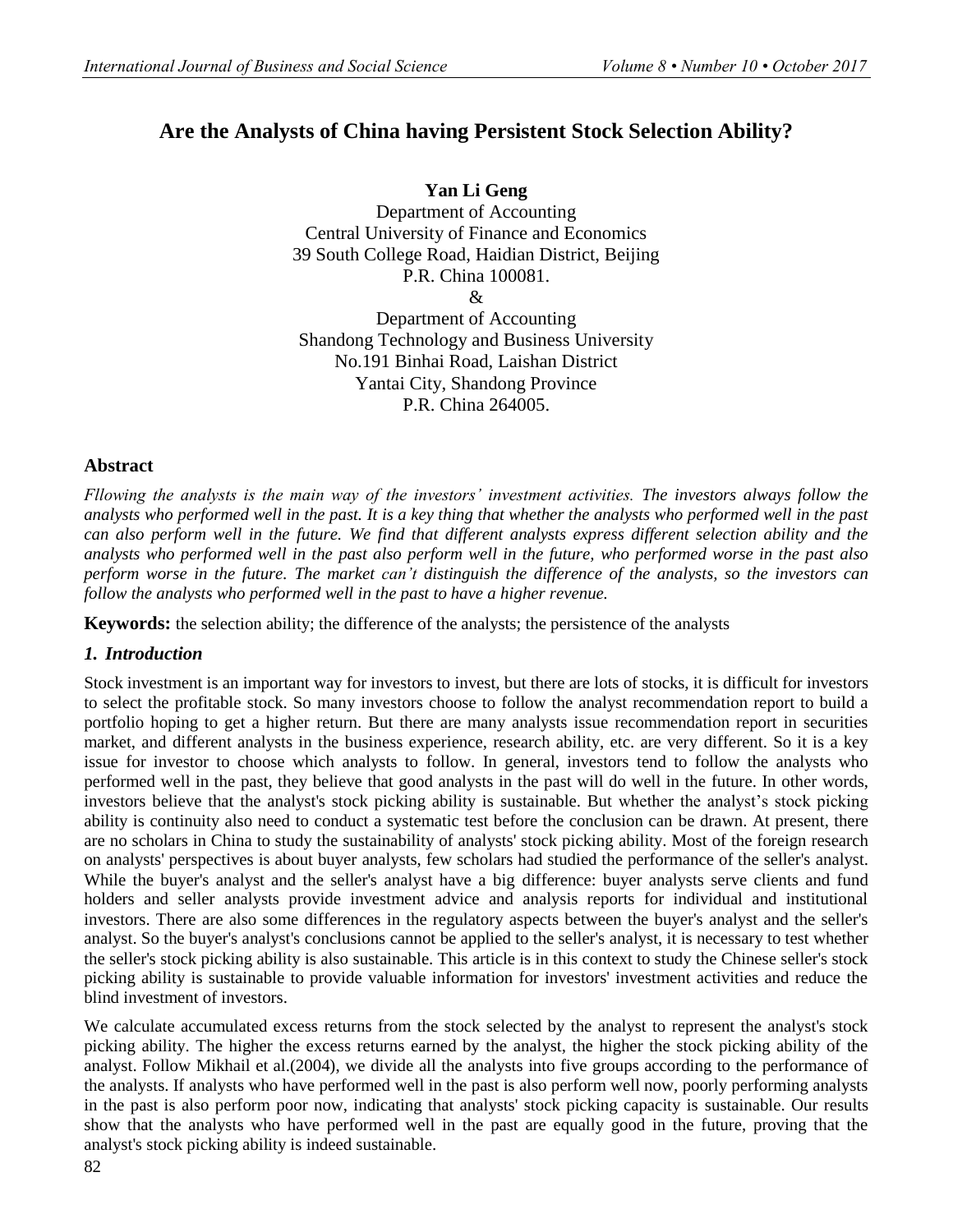We also on tested whether the market can identify the difference of the analyst's stock picking ability. The result show that the market can't identify the analyst's differences, so if the investor can select a good analyst in the past and follow his(or her) recommendation report to construct the portfolio can get a higher return on investment.

### *2. Literature Review and Hypotheses*

Stickel (1992) divided the analysts into two categories: star analyst and general analyst. We find that the star analysts perform well that general analysts: more accuracy more reports published more frequently. At the same time they find that the upgrade reports released by the star analysts had a more pronounced impact on the market price of the stock and while the downgrade reports released by star analysts and general analysts had no significant impact on the market. Desai et al.(2000) found that the top five analysts did get higher excess returns than other analysts,; the stocks that recommended by more analysts perform well that other stocks; the analysts who only focus on an industry perform better than the analyst who pay attention to more industries. the top three analysts' recommendation performed no significant difference. Mikhail (2003) believe that as analysts' experience grows, the analyst's accuracy increases. They argue that experience is an important criterion for classifying analysts. The more experienced analysts can take full advantage of the stock's past information, to avoid the lack of response to past information.

There is no relevant research about the sustainability of analysts' stock picking ability. Many foreign scholars have studied the performance of mutual funds and pension fund buyer analysts, but there is no uniform conclusion. Lakonishok et al.(1992) found that pension fund analysts have continuity. They believe that investors can use the analyst's past performance as a guide to build portfolio. But they found that after deducting the transaction costs investors cannot get positive returns. Hendricks et al. (1993) found that mutual funds those who performed well or poor were persistent in the short term. Brown et al.(1995)use a larger mutual fund database and control living bias, they found that only those poorly performed funds are persistent. Carhart (1997)found that the sustainability of several factors of stock returns and the rate of mutual fund costs almost account for most of the continuing benefits of mutual fund returns. In summary, the research about analysts persistence is on the performance of the buyer's analysts, and most of the research on the performance of the seller's analysts focused on the revision of the proposed stock. While the buyer's analyst and the seller's analyst have a big difference. So the buyer's analyst's conclusions cannot be applied to the seller's analyst. It is necessary to test whether the seller's stock picking ability is also sustainable.

Gleason et al.(2003) find that the analyst's report with new information content is not different from the market response of analysts who do not contain new information content, so the market cannot fully distinguish between the above two reports. The author divides the analyst into two categories: reputable analysts and general analysts. They found that the market responded more strongly to the reports of reputable analysts. When controlling other factors, those who have a lot of analysts followed market response faster than other companies, more fully. Mikhail et al.(2004) first verify the analyst's stock picking ability is indeed different and this difference is persistent. Then tested whether the market can identify that the analysts stock picking ability differences after controlling the size of the company, the size of the securities company, analysts' accuracy and other factors.

Based on previous studies, we propose the hypothesis of this article: H1:Analysts' stock picking capacity is sustainable.

# *3. Empirical Study Design*

#### **3.1 Data sources and sample selection**

This paper selects samples and corresponding financial data from CSMAR database and RESSET database. Considering the data of Chinese analysts were very few before 2001, so the sample annual range selected in this paper is 2001-2010.In the part of robustness, we test whether the "New Fortune" best analysts' stock picking ability be continuity. Because the selection of the best analysts of the "New Fortune" began in 2003,so the "New Fortune" best analysts data range is 2003-2010.As the "new wealth" in 2003 began the selection of the best analysts, so "New Fortune" the best analyst data from the beginning of 2003.According to statistics, the number of the analysts who published reports is 5956,and the number of the analysts who selected by the "New Fortune" from 2003 to 2010 is 483.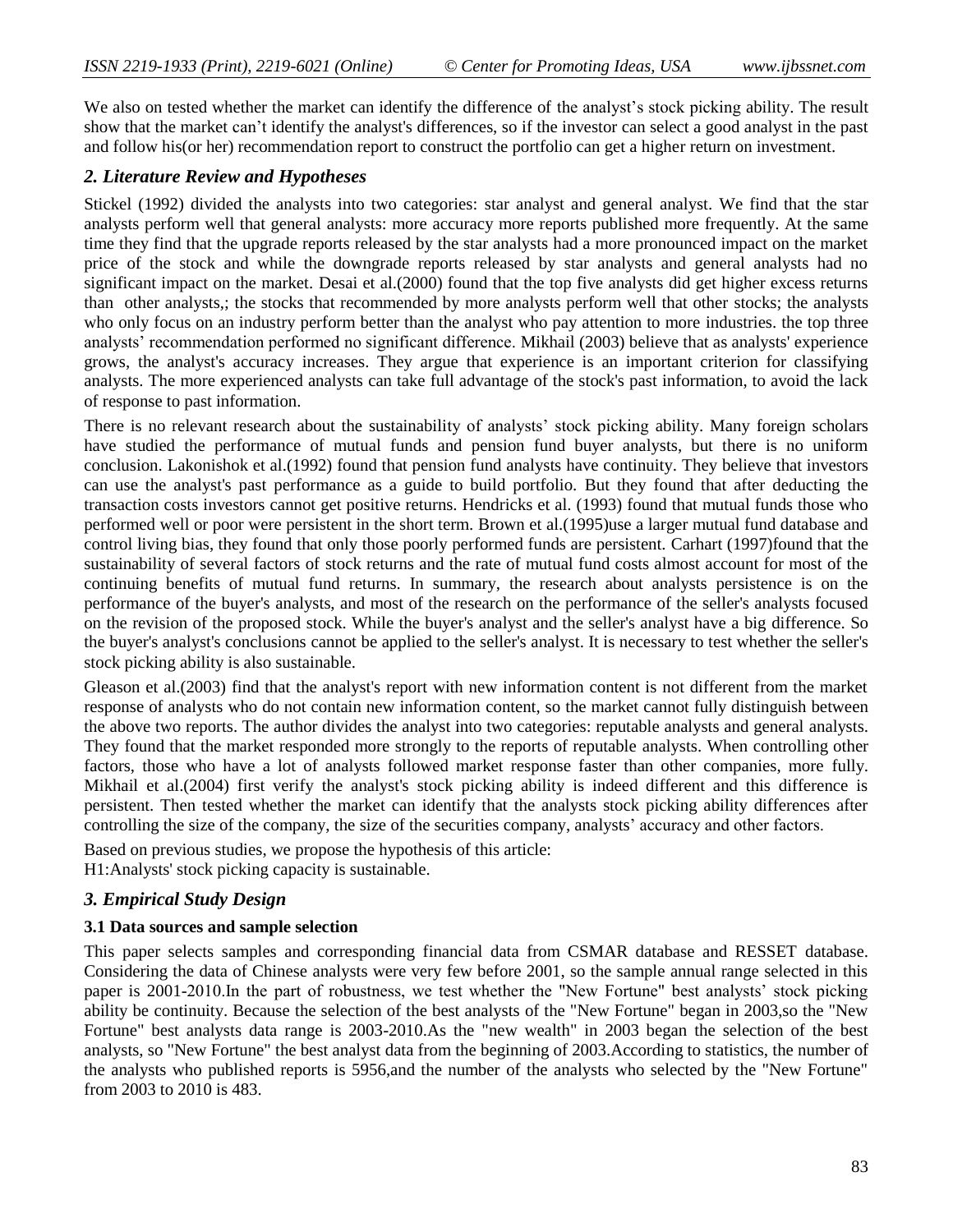| <b>Table1 Descriptive Statistical</b> |                     |                                                               |                                  |                 |  |
|---------------------------------------|---------------------|---------------------------------------------------------------|----------------------------------|-----------------|--|
| <b>Variables</b>                      | <b>All Analysts</b> |                                                               | "New<br>The<br>$\lambda$ notrata | <b>Fortune"</b> |  |
|                                       | <b>Mean</b>         | <b>Median</b>                                                 | <b>Mean</b>                      | <b>Median</b>   |  |
| <b>Net Assets</b>                     | 1023966575          | 668386933                                                     | 960791531                        | 636082704       |  |
| <b>Sales Revenue</b>                  | 1444502640          | 638407632                                                     | 1139292484                       | 453492926       |  |
| <b>Followed</b><br>Componies          | 16                  | 5                                                             | 67                               | 52              |  |
| $\cdot$ $\cdot$ $\cdot$ $\cdot$       | .<br>$\sim$ $\sim$  | $\mathbf{u}$ . $\mathbf{u}$ . $\mathbf{u}$ . The $\mathbf{v}$ |                                  |                 |  |

The unit of "net assets" and "sales revenue" in the table is RMB.

Table 1 statistics of the companies that the analysts followed the level of net sales and the sales of the average level of income. We believe that the company's net assets and sales income to a certain extent, reflects the size of the company. Table 1 shows that the level of the assets, sales revenue of the companies which all analysts followed are greater than the value of the assets, sales revenue and median of the company which followed by the "New Fortune" best analysts. Table 1 shows that the average numbers of companies followed by the analysts is 16,and the average numbers of companies followed by the "New Fortune" best analysts is 67.This indicates that the number of companies that New Fortune Best analysts followed is far greater than the number of companies that all analysts followed. This result is the same as that of Stickel (1992).The Stickel (1992) study found that compared to other analysts, the best analysts had more companies to follow each year, reporting more frequently.

### **3.1 Research design**

The main purpose of this paper is to test whether the analyst's stock picking ability is sustainable. For investors, the key to judging the performance of an analyst is to follow the announcement of its published report can bring higher investment income, So we use the profitability of the recommendation to measure the performance of the analysts. The higher the profitability of the report, the better the analyst's performance. The profitability of the reported shares is expressed as the accumulated excess returns. Cumulative excess returns are calculated using the event study method. Firstly calculate the excess returns, Company i's excess returns=The yield of the company i at t day - the rate of market.

In order to test whether the analysts who performed well in the past will perform well in the future, we divided all of the analysts into five groups based on the performance over the past one year or over the past three years, Group 1 perform worst, Group 5 perform best. If analysts' stock picking capacity is sustainable, analysts who have performed well in the past will perform well in the future, and analysts who have poor performance in the past are equally poor in the future. Our test results show that over the past year, analysts who have performed well over the past one year or three years still receive higher cumulative excess returns in the year they released the report. So the analyst's stock picking ability is indeed sustainable.

## *4. Empirical Analysis*

## **4.1Whether the analysts' stock picking ability are different**

Table 2 shows, The cumulative excess returns of Group 1 and Group 2 were poor, the remaining three groups are positive. The difference between the worse-performed group1 and the best-performed group5 is 0.2979.the median difference was 0.2422,indicating that different analysts have significant differences in stock picking ability.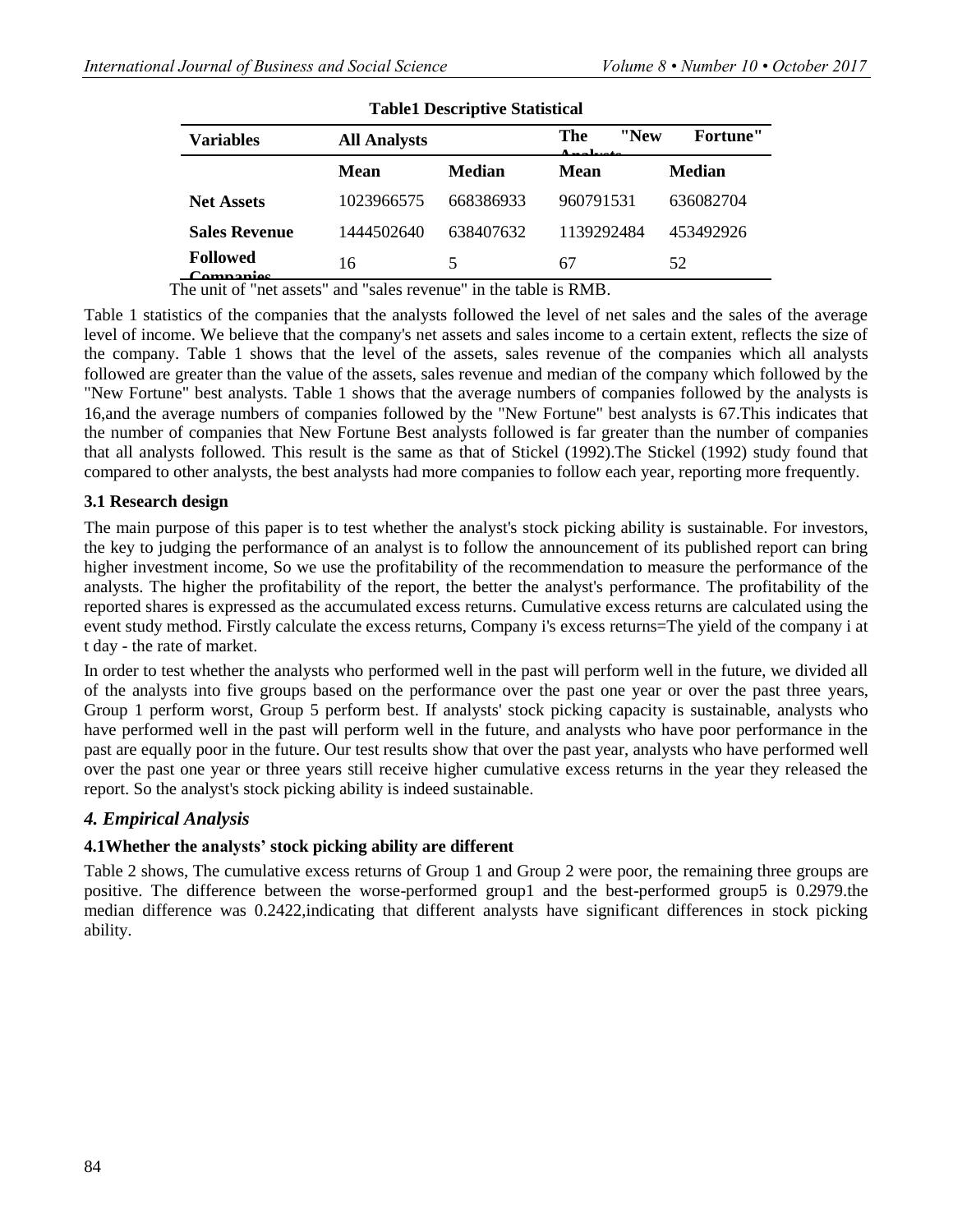|                                   | 过去一年的表现                 |                         |  |
|-----------------------------------|-------------------------|-------------------------|--|
| Group                             | <b>Mean</b>             | <b>Median</b>           |  |
| 1                                 | $-0.1155$ ***           | $-0.0944$ ***           |  |
| $\mathbf{2}$                      | $-0.0240$ ***           | $-0.0233$ ***           |  |
| 3                                 | $0.0188$ ***            | $0.0183$ ***            |  |
| $\overline{\mathbf{4}}$           | $0.0646$ ***            | $0.0635$ ***            |  |
| 5                                 | $0.1824$ ***            | $0.1478$ ***            |  |
| Difference<br>(Group1 and Group5) | $0.2979$ ***<br>(54.72) | $0.2422$ ***<br>(38.91) |  |

#### **Table2 Analysts' Cumulative Excess Returns**

\*\*\*, \*\* and \* represent 1%, 5% and 10% significance levels (two-tailed), respectively.

#### **4.2Whether the analyst's stock picking ability is sustainable**

Table3 tested the persistence of the analysts, respectively calculate the mean and median of the cumulative excess returns of the analyst in the three window periods (-2,2) (-220) (-260).

The empirical results of our study show that there is a significant difference in the stock picking ability of different analysts. In this section we will examine whether this difference is consistent. Whether the analysts who performed well in the past were doing well in the future, and whether the poor performance of the past in the future performance of the same poor. The specific method of inspection is based on analysts over the past year based on analysts over past three years respectively, and rank the analysts into five groups by their performance. If the analysts who perform well over the past year or over the past three years perform well now, we believe that the analyst's stock picking ability is sustainable.

Table 3 show that, the performance of the analysts performed differently. For example, in(-2,2) window periods, the cumulative excess returns of the group which performed best is 0.0093,and the cumulative excess returns of the group which performed worst is 0.0080,and the differences between the two groups of analysts were significant. In the (-2,20) and (-2,60) window periods, the differences between the best performing group and the worst performing group was still significant. We rank the analysts into five groups based on the performance over the past three years, the results show that the best performing group in the past three years has been significantly different from the worst performing group in the past. The results of Table 3 show that good analysts in the past have performed well in the future, and analysts who had poor performance in the past were equally poor in the future. This proves that the analyst's stock picking ability is indeed persistent, so the empirical results support the hypothesis.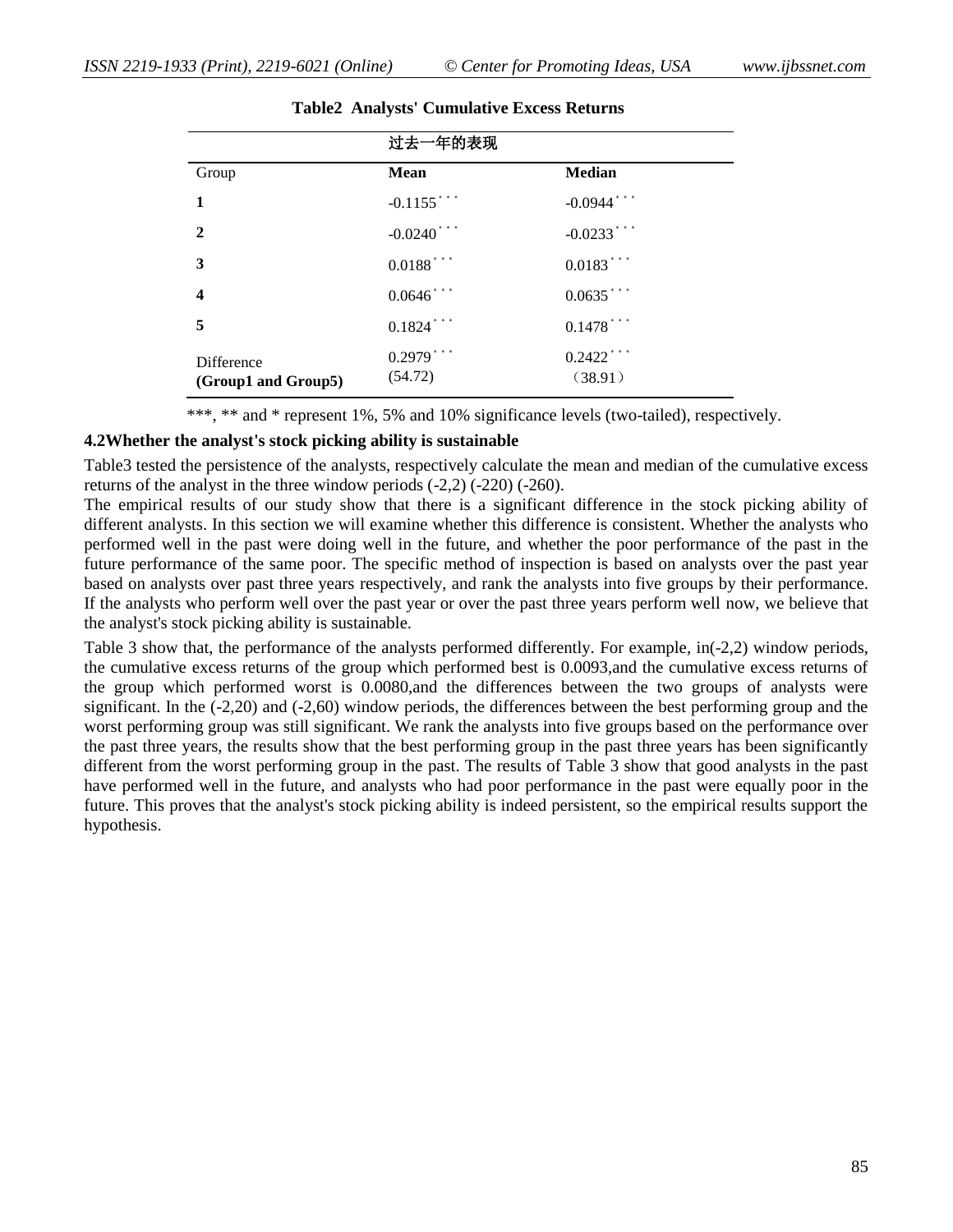|                             |                  | <b>Based on Past 1 Year Performance</b> | <b>Based</b><br>on | 3<br>Year<br>Past |
|-----------------------------|------------------|-----------------------------------------|--------------------|-------------------|
|                             | Mean             | <b>Median</b>                           | <b>Mean</b>        | <b>Median</b>     |
| Group                       | $(-2,2)$         |                                         |                    |                   |
| $\mathbf{1}$                | $0.0093$ ***     | $0.0044$ * * *                          | $0.0094$ ***       | $0.0041$ ***      |
| $\overline{2}$              | $0.0104$ ***     | $0.0046$ * * *                          | $0.0104$ * * *     | $0.0055$ * * *    |
| 3                           | $0.0111$ ***     | $0.0043$ ***                            | $0.0104$ ***       | $0.0039$ ***      |
| $\overline{\mathbf{4}}$     | $0.0131$ ***     | $0.0064$ * * *                          | $0.0121$ ***       | $0.0073$ ***      |
| 5                           | $0.0151$ ***     | $0.0080$ * * *                          | $0.0137$ ***       | $0.0080$ ***      |
| <b>Difference</b>           | 0.0058           | 0.0036                                  | 0.0043             | 0.0039            |
| <b>Difference</b><br>s Test | 4.17<br>(<0.001) | 3.81<br>(<0.001)                        | 2.29<br>(<0.05)    | 2.46<br>(<0.05)   |
| Group                       | $(-2,20)$        |                                         |                    |                   |
| $\mathbf{1}$                | $0.0083$ ***     | $-0.0004$ * * *                         | $0.0070$ * * *     | $-0.0030$ * * *   |
| $\boldsymbol{2}$            | $0.0101$ ***     | $0.0015$ * * *                          | $0.0093$ ***       | $-0.0003$ * * *   |
| 3                           | $0.0133$ ***     | $0.0025$ * * *                          | $0.0113***$        | $0.0025$ * * *    |
| $\overline{\mathbf{4}}$     | $0.0175$ ***     | $0.0084$ ***                            | $0.0150$ ***       | $0.0067$ ***      |
| 5                           | $0.0206$ * * *   | $0.0091$ ***                            | $0.0174$ ***       | $0.0052$ ***      |
| <b>Difference</b>           | 0.0123           | 0.0095                                  | 0.0104             | 0.0082            |
| 差异检验                        | 5.43<br>(<0.001) | 5.47<br>(<0.001)                        | 3.36<br>(<0.001)   | 3.45<br>(<0.001)  |
| 组数                          | $(-2,60)$        |                                         |                    |                   |
| $\mathbf{1}$                | $0.0107$ ***     | $-0.0029$ ***                           | $0.0073$ ***       | $-0.0058$ ***     |
| $\boldsymbol{2}$            | $0.0140$ * * *   | $0.0016$ * * *                          | $0.0125$ ***       | $-0.0033$ ***     |
| 3                           | $0.0190$ * * *   | $0.0040$ * * *                          | $0.0164$ * * *     | $0.0031$ ***      |
| $\overline{\mathbf{4}}$     | $0.0255$ * * *   | $0.0089$ ***                            | $0.0233$ ***       | $0.0089$ ***      |
| 5                           | $0.0308$ ***     | $0.0153$ * * *                          | $0.0248$ ***       | $0.0091$ ***      |
| 差异                          | 0.0201           | 0.0182                                  | 0.0175             | 0.0149            |
| 差异检验                        | 6.33<br>(<0.001) | 6.39<br>(<0.001)                        | 4.01<br>(<0.001)   | 3.72<br>(<0.001)  |

#### **Table3 Analysts' Continuity Test**

\*\*\*, \*\* and \* represent 1%, 5% and 10% significance levels (two-tailed), respectively.

## **4.3Whether the Market Can Identify the Analyst's Differences**

The empirical results show that the analyst's stock picking ability is different, And this difference is persistent. Analysts who performed well in the past also performed well in the future. In this section, we examine whether the market identify this difference of analyst's stock picking capabilities. Test whether the short-term market response of the analyst's published reports is linked to the analyst's past performance. The model we used is:

$$
BHR_{j,t-2,t+2} = \theta_0 + \theta_1 \text{firm} - size_{j,t-1} + \theta_3 \text{prior} - \text{perf}_{i,t-1} + \theta_4 \text{upgrade}_{i,j,t}
$$

$$
+\theta_{5} \mu \rho \rho \rho \rho \frac{d e_{i,j,t}}{dt} \cdot \frac{1}{2} \rho \frac{d e_{i,j,t}}{dt} + \theta_{6} \mu \rho \rho \rho \frac{d e_{i,j,t}}{dt} \cdot \frac{d e_{i,j,t}}{dt} = \frac{d e_{i,j,t}}{dt}
$$

$$
\theta_{\tau}
$$
upgrade<sub>i,j,t</sub> \* *brok* \_*size*<sub>i,t-1</sub> +  $\varphi_{j,t}$ 

BHR<sub>i,t−2,t+2</sub>:5 days buy and hold returns of company j;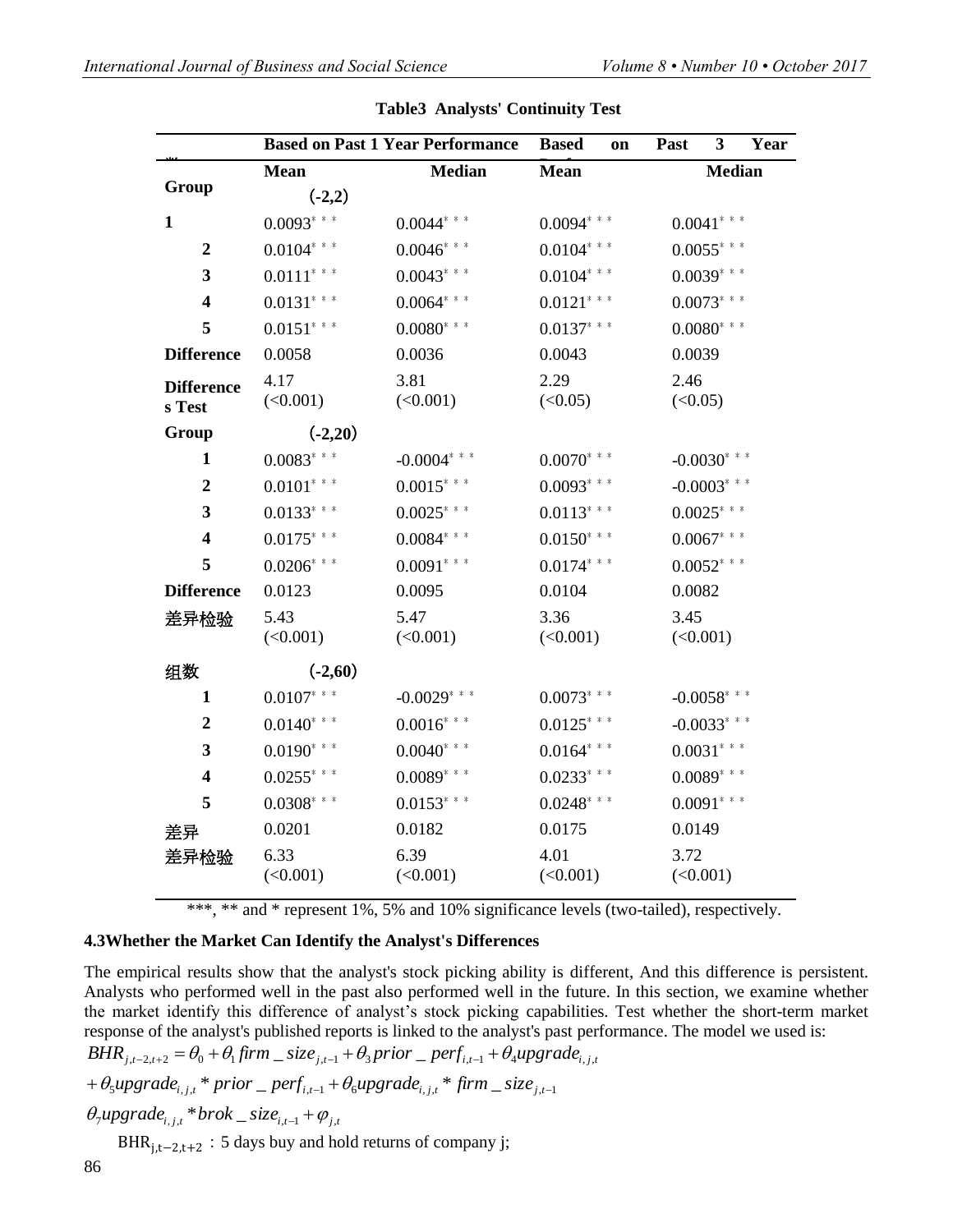firm\_size<sub>i,t−1</sub>: the size of company j,the logarithm of the market value of the stock market at the end of the previous year;

brok\_size<sub>i.t−1</sub>: the number of analysts employed at the end of the previous year ;

prior<sub>perf<sub>i,t−1</sub> : based on the analyst's performance over the past year, the analyst divided into five levels, the</sub> worst performing group is assigned a value of 1,as the performance of the analyst increased, the number of groups increased in turn, the best performing group is assigned a value of 5;

upgrade<sub>i,it</sub>: If the analyst issues an upgrade report to 1, otherwise 0.

According to Stickel (1995), the expected value of the coefficient of firm size is positive, Because the larger the company, the less the impact on the analyst's downgrade report; The expected value of the coefficient of brok size is negative, because Big securities companies released the company's downgrade report will have a greater impact on the market; The expected value of the coefficient of prior\_perf is negative, if the market can identify the analyst's difference, the better performers in the past, the greater the impact of the downgrade report on the company.

| <b>Variables</b>   | <b>Expected symbol</b> |                                 |
|--------------------|------------------------|---------------------------------|
| firm_size          | $^{+}$                 | $-0.0003$<br>(.0.64)            |
| brok_size          |                        | $-0.00002$<br>$(-0.5)$          |
| prior_perf         |                        | $0.0016$ <sup>*</sup><br>(2.77) |
| upgrade            | $+$                    | 0.029<br>(0.8)                  |
| upgrade*prior_perf | $+$                    | 0.0007<br>(0.39)                |
| upgrade*firm_size  |                        | $-0.0017$<br>$(-1.1)$           |
| upgrade*brok_size  | $+$                    | $-0.00002$<br>(.0.19)           |
| ${\bf R}^2$        |                        | 0.0014<br>(4.49)                |

**Table4 Market Reaction Test**

\*\*\*, \*\* and \* represent 1%, 5% and 10% significance levels (two-tailed), respectively.

#### *5. Robustness Test*

The robustness test will test whether the best analysts selected by the "New Fortune" from 2003 to 2010 is also sustainable. The "New Fortune" selected 483 best analysts from 2003 to 2010.Among the 483 best analysts, there are 304 analysts on the list of the number of one time,88 analysts on the list of the number of 2 times, and 49 analysts on the list of three times,26 analysts on the list of four times, and 16 of the list of the number of not less than 5 times.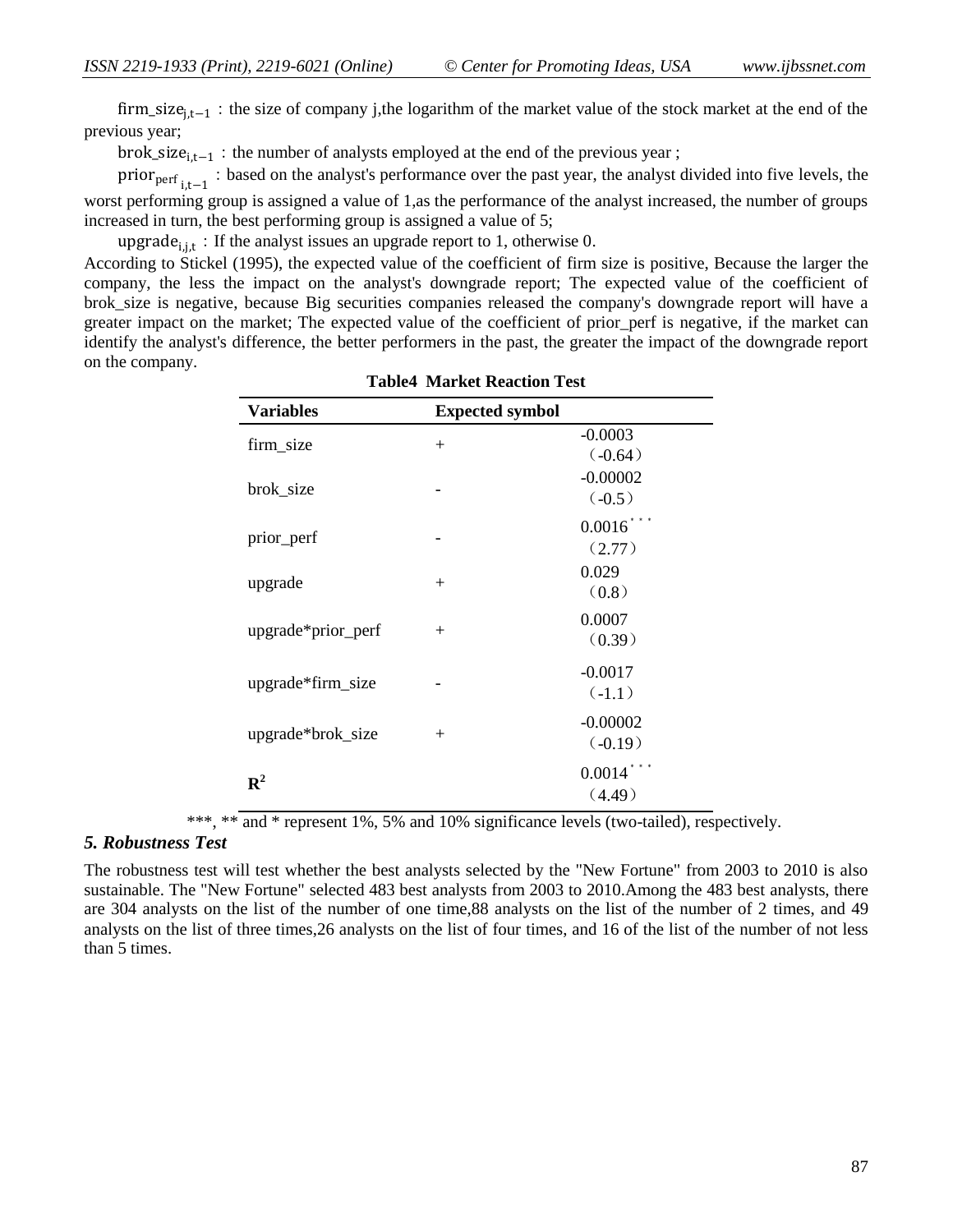| Group              | <b>Mean</b>       | <b>Median</b>     |
|--------------------|-------------------|-------------------|
| $\mathbf{1}$       | $-0.1010$ ***     | $-0.0792$ ***     |
| $\mathbf{2}$       | $-0.0232$ ***     | $-0.0230$ ***     |
| 3                  | $0.0184$ ***      | $0.0191$ ***      |
| 4                  | $0.0650$ ***      | $0.0636$ ***      |
| 5                  | $0.1752$ ***      | $0.1489$ ***      |
| <b>Differences</b> | 32.97<br>(<0.001) | 15.67<br>(<0.001) |

|  |  | Table 5 "New Fortune" Best Analysts 'Performance Over the Past Year |  |  |
|--|--|---------------------------------------------------------------------|--|--|
|  |  |                                                                     |  |  |

\*\*\*, \*\* and \* represent 1%, 5% and 10% significance levels (two-tailed), respectively.

Table 5 tested the performance of the "New Fortune" best analysts over the past year, the method is the same as above, in accordance with the cumulative excess return of the "New Fortune" best analysts. Sort all "New Fortune" best analysts, and divided into five groups, calculate the cumulative excess returns of each group and the median, group 1 performed the worst, group 5 performed best. Table 5 shows that the best performers and the worst performers have significant differences. This shows that the "New Fortune" best analysts also have significant differences in performance. The main reason is that there are significant differences in the industry, practitioners and other factors.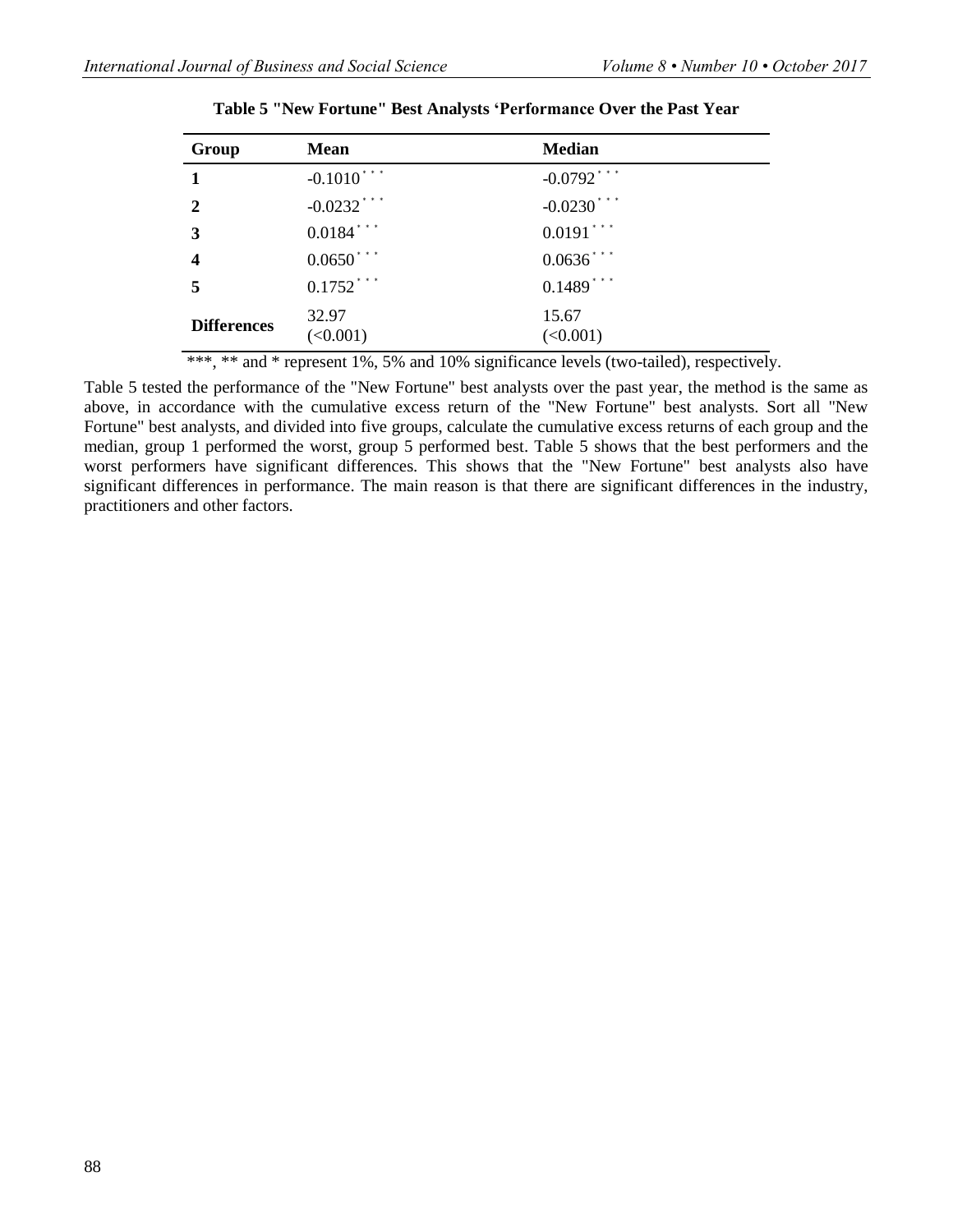|                             |                | <b>Based on Past 1 Year Performance</b> | <b>Based</b><br>on | $\overline{\mathbf{3}}$<br>Past<br>Years |
|-----------------------------|----------------|-----------------------------------------|--------------------|------------------------------------------|
|                             | <b>Mean</b>    | <b>Median</b>                           | <b>Mean</b>        | <b>Median</b>                            |
| Group                       | $(-2,2)$       |                                         |                    |                                          |
| $\mathbf{1}$                | $0.0109$ * * * | $0.0067$ ***                            | $0.0122$ ***       | $0.0045$ * * *                           |
| $\boldsymbol{2}$            | $0.0139$ ***   | $0.0068$ ***                            | $0.0115***$        | $0.0085$ ***                             |
| 3                           | $0.0121$ ***   | $0.0066$ * * *                          | $0.0115***$        | $0.0048$ ***                             |
| $\overline{\mathbf{4}}$     | $0.0135***$    | $0.0065$ * * *                          | $0.0161$ ***       | $0.0114$ ***                             |
| 5                           | $0.0220$ * * * | $0.0088$ ***                            | $0.0115***$        | $0.0080$ ***                             |
| <b>Difference</b>           | 0.0111         | 0.0021                                  | $-0.0007$          | 0.0035                                   |
| <b>Difference</b><br>s Test | 1.17           | 0.69                                    | 0.14               | 0.012                                    |
| 组数                          | $(-2,20)$      |                                         |                    |                                          |
| $\mathbf{1}$                | $0.0067$ ***   | $0.0056$ * * *                          | $0.0159$ * * *     | $0.0049$ * * *                           |
| $\overline{2}$              | $0.0211$ ***   | $0.0167$ ***                            | $0.0126$ ***       | $0.0082$ ***                             |
| 3                           | $0.0186$ ***   | $0.0100$ * * *                          | $0.0206$ * * *     | $0.0121$ ***                             |
| $\overline{\mathbf{4}}$     | $0.0201$ ***   | $0.0095$ * * *                          | $0.0211$ ***       | $0.0143$ ***                             |
| 5                           | $0.0298$ * * * | $0.0104$ * * *                          | $0.0175***$        | $0.0024$ * * *                           |
| <b>Difference</b>           | 0.0231         | 0.0048                                  | 0.0104             | 0.0082                                   |
| <b>Difference</b><br>s Test | 1.94<br>(0.1)  | 1.49                                    | 0.17               | 0.61                                     |
| Group                       | $(-2,60)$      |                                         |                    |                                          |
| $\mathbf{1}$                | $0.0122$ ***   | $-0.0052$ ***                           | $0.0224$ ***       | $0.0119$ ***                             |
| $\overline{2}$              | $0.0285$ ***   | $0.0107$ ***                            | $0.0068$ ***       | $-0.0033$ ***                            |
| $\overline{\mathbf{3}}$     | $0.0280$ ***   | $0.0079$ ***                            | $0.0297$ ***       | $0.0110$ ***                             |
| $\overline{\mathbf{4}}$     | $0.0294$ ***   | $0.0100$ * * *                          | $0.0358$ ***       | $0.0136$ ***                             |
| 5                           | $0.0378$ ***   | $0.0167$ ***                            | $0.0375$ ***       | $0.0329$ ***                             |
| <b>Difference</b>           | 0.0256         | 0.0219                                  | 0.0151             | 0.0210                                   |
| <b>Difference</b><br>s Test | 1.73<br>(<0.1) | 1.35                                    | 1. 12              | 0.94                                     |

**Table 6 "New Fortune" Best Analyst Continuity Test**

\*\*\*, \*\* and \* represent 1%, 5% and 10% significance levels (two-tailed), respectively.

Table 6 tested the persistence of the "New Fortune" best analysts. As the same as the previous method of continuous testing, We calculated the "New Fortune" best analysts based on the past one year, the past three years and divided all the "New Fortune" best analysts into five groups, calculate the cumulative excess returns in the three window period  $(-2,2)$ ,  $(-220)$ ,  $(-2,60)$ .

Table 6 shows that, The best performers in the past year and the worst performers have significant differences in the (-2,20) (-260) window period. For example, in the(-2,60) window, over the past year, the best-performing Group 5 analysts had a cumulative excess return (median) of 0.0378 (0.0167),and the cumulative excess returns (median) of the worst-performing Group 1 analysts over the past year were 0.0122 (-0.0052).The difference between the two groups was significant:  $T = 1.73$ , p <0.1 (two-tailed). In addition, Table 6 shows that the difference between the best performers of the "New Fortune" and the worst performers in the past three years is not significant.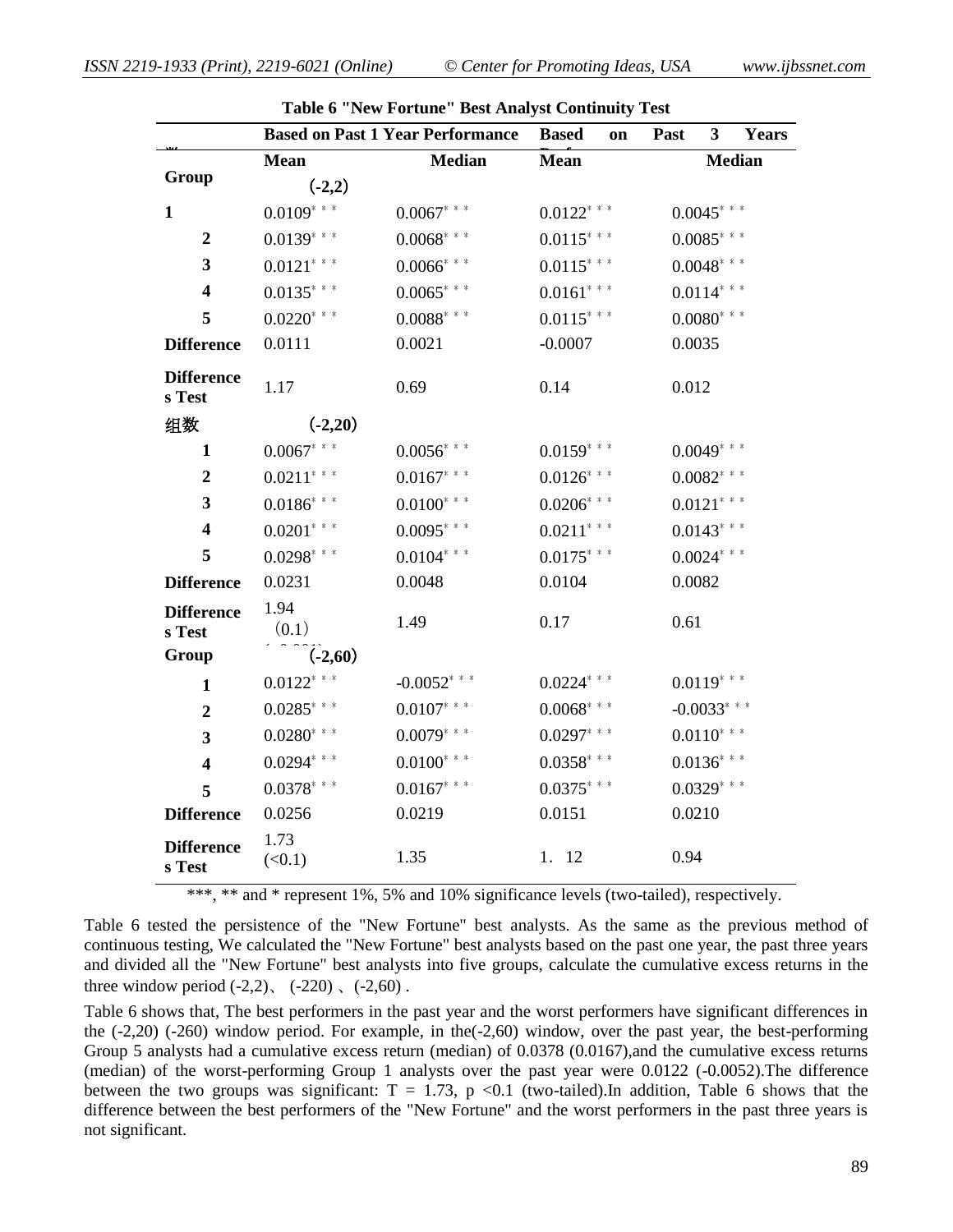For example, in the  $(-2,60)$  window period, the best analysts over the past three years and the worst analysts have a cumulative excess return (median) of 0.0151 (0.0210), the difference between the two groups is not significant,  $T = 1.12$ ,  $Z = 0.94$ .

The results of Table 6 show that the five groups of "New Fortune" best analysts based on performance over the past year are still persistent in the (-2.20) (-260) window period, but the five groups of "New Fortune" analysts based on performance over the three years did not show continuity in the (-2,2) (-220) (-260) window period. This shows that the best performers of the "New Fortune" in the past three years have reduced the advantage of the year when the report was released. Investors can follow the previous year's good performance of the "New Fortune" best analysts released the recommendation report, in the (-2,20) and (-2,60) window period can still get a higher investment income.

### *6. Conclusions*

Stock investment is an important way for investors to invest in activities. It is difficult for investors to chose highprofit stocks. While the stock market has a large number of analysts issued recommendation report, compared to the investors who do not have professional investment technology, analysts have better professional skills, and can grasp the direction of the stock market, so choose to follow the analyst's report has become a large number of investors' investment strategy. But which analyst should be followed? Generally speaking, investors tend to follow those who have performed well in the past. Whether the analysts who performed better in the past will perform well in the future? This article uses Mikhail (2004)' methods to test whether Chinese securities analyst has continuity.

The empirical results show that, the analyst's profitability is significantly different, and analysts who performed best in the year before the report is published will perform well in the year the report is published. And the market can not identify the analyst's difference. The results of the robustness test show that the "New Fortune" best analysts' picking ability is consistency. The results of our test show that investors can follow the report of the best-performing analysts in the past to construct the portfolio because the market does not identify the differences of the analyst's stock picking ability, if investors can choose those who have the best performance in the past and follow them to construct portfolio, then you will get higher return than the market .

# *References*

- Brown S. J. and W. N. Goetzmann , 1995, "Performance Persistence," The Journal of Finance, 50(2) , pp.679 698.
- Brown L. D. and D. M. Chen, 1991, "How Good is the All-America Research Team in Forecast Earning," Journal of Business Forecasting, 9 , pp.14 – 18.
- Carhart M. M. ,1997, "On Persistence in Mutual Fund Performance," The Journal of Finance, 52 (1) , pp.57 82.
- Daniel K. , M. Grinblatt , S. Titman and R. Wermers ,1997, "Measuring Mutual Fund Performance with Characteristic-Based Benchmarks," The Journal of Finance, 52(3) , pp.1035 - 1058.
- Desai H. , B. Liang and A. K. Singh ,2000, " Do All-Stars Shine? Evaluation of Analyst Recommendations," Financial Analysts Journal, 56 (3) , pp.20 - 29.
- Denison D., and Mishra A.1995.Toward a Theory of Organizational Culture and Effectiveness. Organization Science,6(2):204-223.
- Ertimur Y. , J. Sunder and S. V. Sunder ,2007, "Measure for Measure: The Relation between Forecast Accuracy and Recommendation Profitability of Analysts," Journal of Accounting Research, 45(3) , pp.567 - 606.
- Francis J. and L. Soffer ,1997, "The Relative Informativeness of Analysts' Stock Recommendations and Earnings Forecast Revisions," Journal of Accounting Research, 35(2) , pp.193 - 211.
- Gleason C. A. and C. M. C. Lee ,2003, " Analyst Forecast Revisions and Market Price Discovery," The Accounting Review, 78(1) , pp.193 - 225.
- Hanlon, M., and Heitzman, S.2010.A Review of Tax Research[J]Journal of Accounting and Economics,50(2- 3):127-178.
- Hay, D. C., Knechel, W. R., and Wong, N.2006.Audit Fees: A Meta-analysis of the Effect of Supply and Demand Attributes[J].Contemporary of Accounting Research,23(1):141-191.
- Hendricks D. , J. Patel and R. Zeckhauser ,1993, "Hot Hands in Mutual Funds: Short-Run Persistence of Relative Performance," The Journal of Finance,  $48(1)$ , pp.93 - 130.